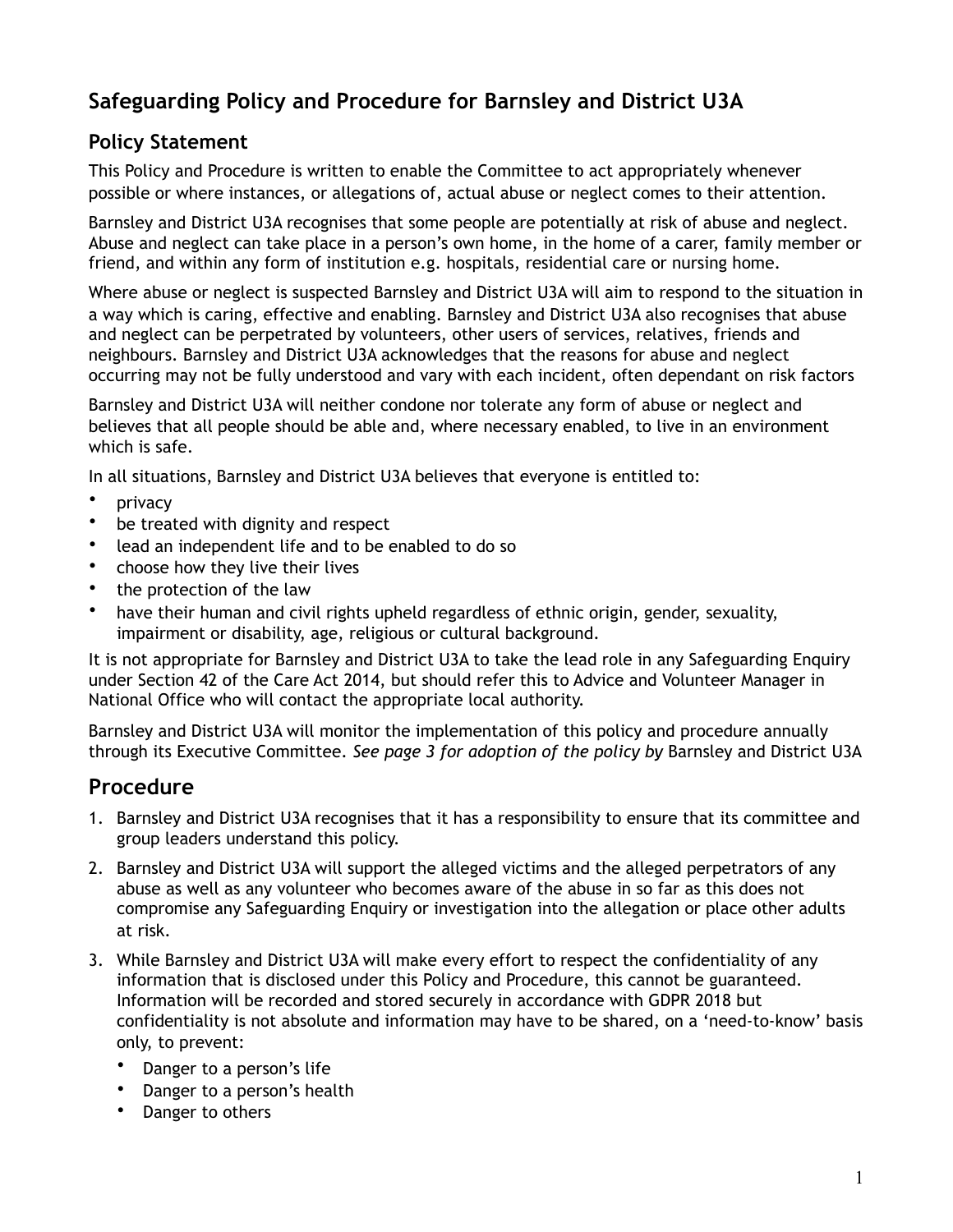• Danger to the community

or to prevent or to facilitate the investigation of a serious crime.

4. This Policy, Procedure and Appendices will be reviewed every 3 years from their date of adoption. The names and details of the Executive Committee should be amended when any change of Trustee takes place*. See Appendix 2 for Trustee details and the updating process.*

#### **Courses of Action**

- If the committee becomes aware of possible or actual abuse or neglect, it should ensure that the safety of the adult at risk is secured as a first priority.
- Any committee member who becomes aware of possible or actual abuse should, as soon as possible, record the details of the abuse using SAP1, see Appendix 2. They should advise the rest of the committee and the Advice and Volunteer Manager at National Office who will provide further guidance.
- The committee, having been advised of the possible or actual abuse, should satisfy themselves that the adult at risk is safe, and that the alleged perpetrator, if known, does not pose a threat to any other adult at risk.
- The committee, working with the Advice and Volunteer Manager at National Office will decide whether or not to refer the possible or actual abuse to the local authority and/or the Police. When a crime may have been committed, the Police must be contacted as soon as possible. If the decision is to not refer, the reasons for this must be recorded on form SAP1
- As far as possible, the adult at risk's wishes will be respected as to whether or not to refer any concerns to the local authority as a Safeguarding Enquiry under Section 42 of the Care Act 2014. However, it may be necessary to override these in the best interests of other adults at risk.
- The committee then completes SAP1 with the guidance of the Advice and Volunteering Manager.
- Completed SAP1s will be held in a designated file for a minimum of 2 years from the date of the last completed SAP1 on the adult at risk.
- Confidentiality is adhered at all times, therefore the contents of the form will not be provided to any third parties.

# **The above Policy, Procedure and Appendices were adopted by Barnsley and District U3A**

### **On: 21st September 2018**

*Signed: Alan Swann \_\_\_\_\_\_\_\_\_\_\_\_\_\_\_\_Committee role: Chairman BU3A*

Print name: Alan Swann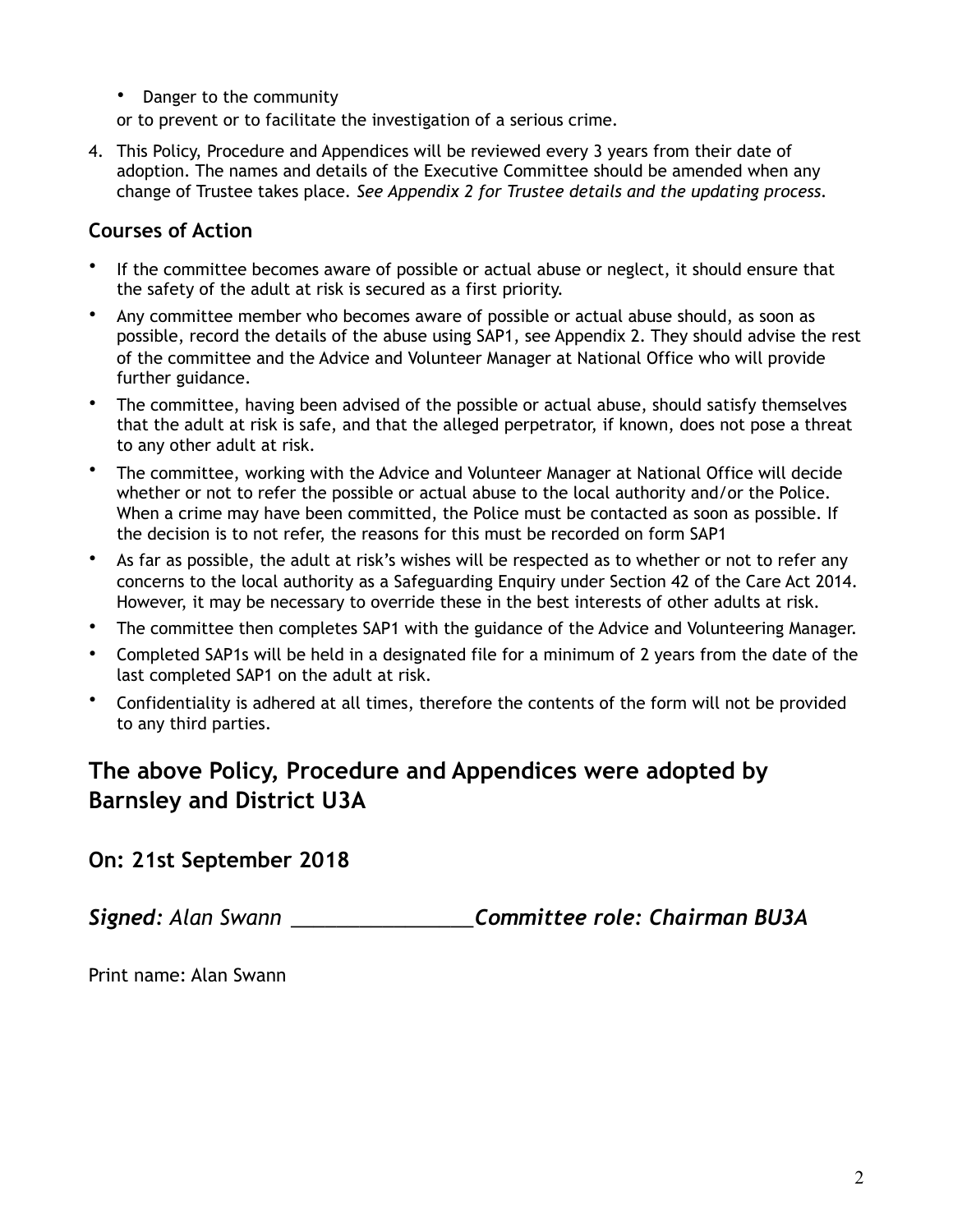**Review of the above undertaken three years from the above date:** 

| On: $(date)$                                                       |                                                                                  |
|--------------------------------------------------------------------|----------------------------------------------------------------------------------|
|                                                                    | Signed: _______________________________Committee role __________________________ |
|                                                                    |                                                                                  |
| Review of the above undertaken three years from the above<br>date: |                                                                                  |
|                                                                    |                                                                                  |
|                                                                    | Signed: _______________________________Committee role _____________________      |
|                                                                    |                                                                                  |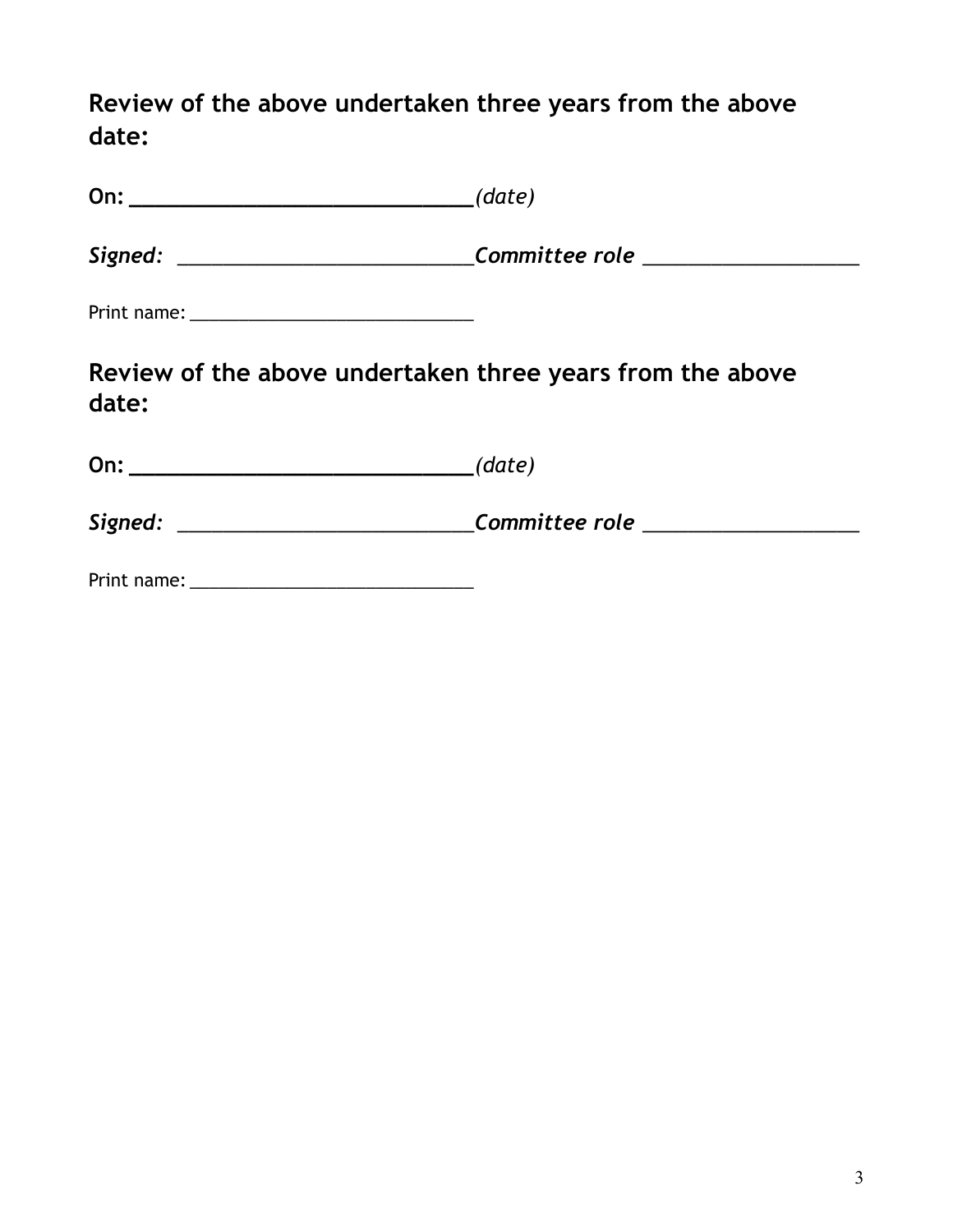# **Appendix 1 Confidential**

## **SAFEGUARDING ADULT DISCLOSURE/SUSPICION RECORDING PROFORMA**

| <b>Adult at Risk</b> |            |                |                        |
|----------------------|------------|----------------|------------------------|
| Surname:             |            | Forename:      |                        |
| Gender:              | Ethnicity: | Date of Birth: | <b>Marital Status:</b> |

**Home address:** 

**Post Code:**

| <b>Disclosure/Suspicion Date and</b><br>Time: | Location of Disclosure/Suspicion: |                                   |       |
|-----------------------------------------------|-----------------------------------|-----------------------------------|-------|
| Who Received Disclosure/Had Suspicion:        |                                   |                                   |       |
| <b>Type of Alleged Abuse:</b>                 |                                   | <b>Location of Alleged Abuse:</b> |       |
| <b>Description of Alleged Abuse:</b>          |                                   |                                   |       |
| Name:                                         |                                   |                                   |       |
| Signature:                                    |                                   | Post:                             | Date: |

**Committee Member informed:**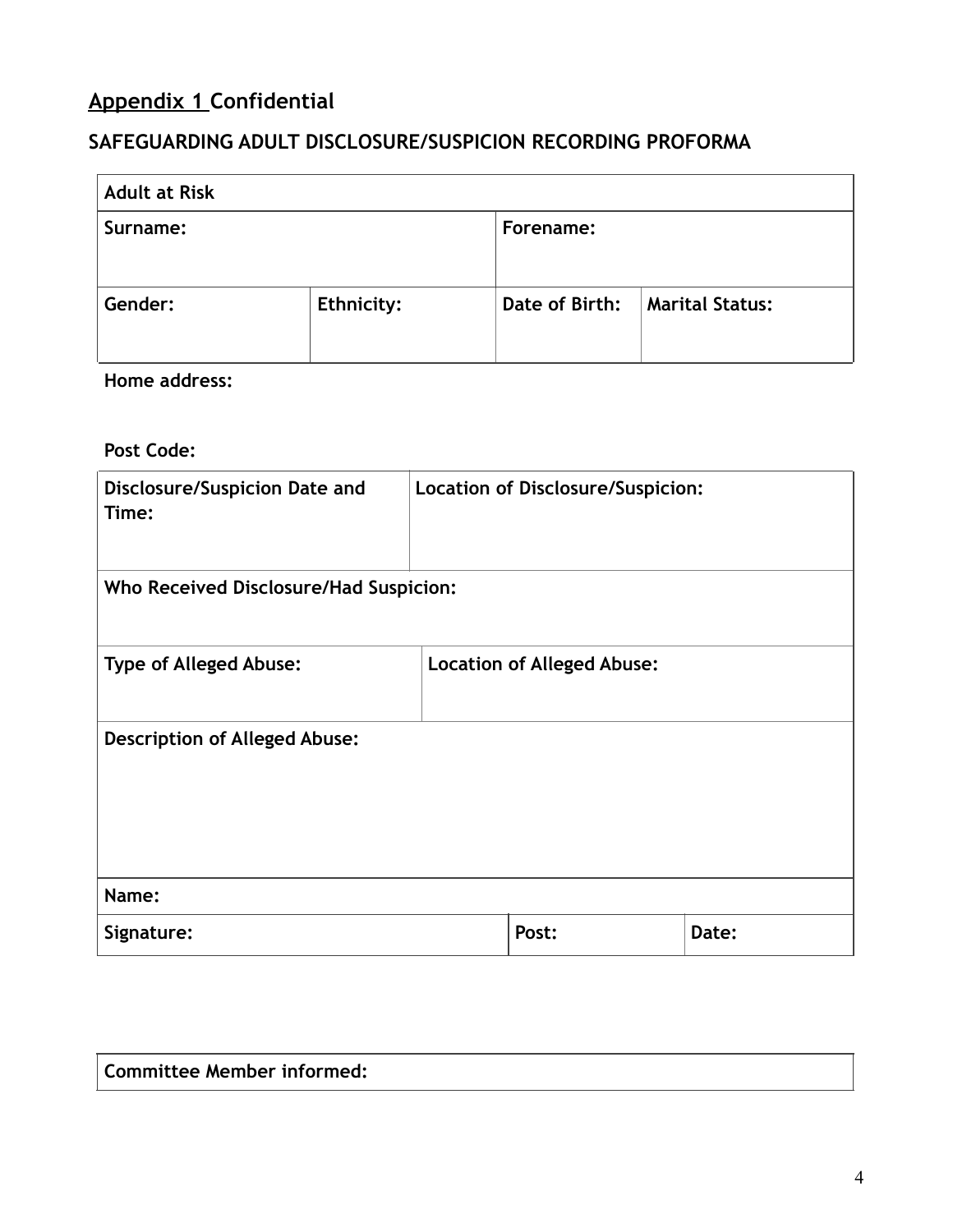| Name:                      |                    | Post: |              | Date & Time: |
|----------------------------|--------------------|-------|--------------|--------------|
| <b>Committee decision:</b> |                    |       |              |              |
|                            | No further action: |       | Referral on: |              |
|                            | Yes/No             |       | Yes/No       |              |
| <b>Date</b>                |                    |       |              |              |
| <b>Action Date:</b>        |                    |       |              |              |

**Reason for Decision:** 

**Date Record to be Destroyed:**

**Chairman Signature: Date: Time:**

Information contained in this document should only be used for the purposes of implementing and monitoring Barnsley and District U3A's Safeguarding Adults Policy and Procedures and service monitoring. The information must not be copied, transmitted or in any way divulged without the permission ofBarnsley and District U3A.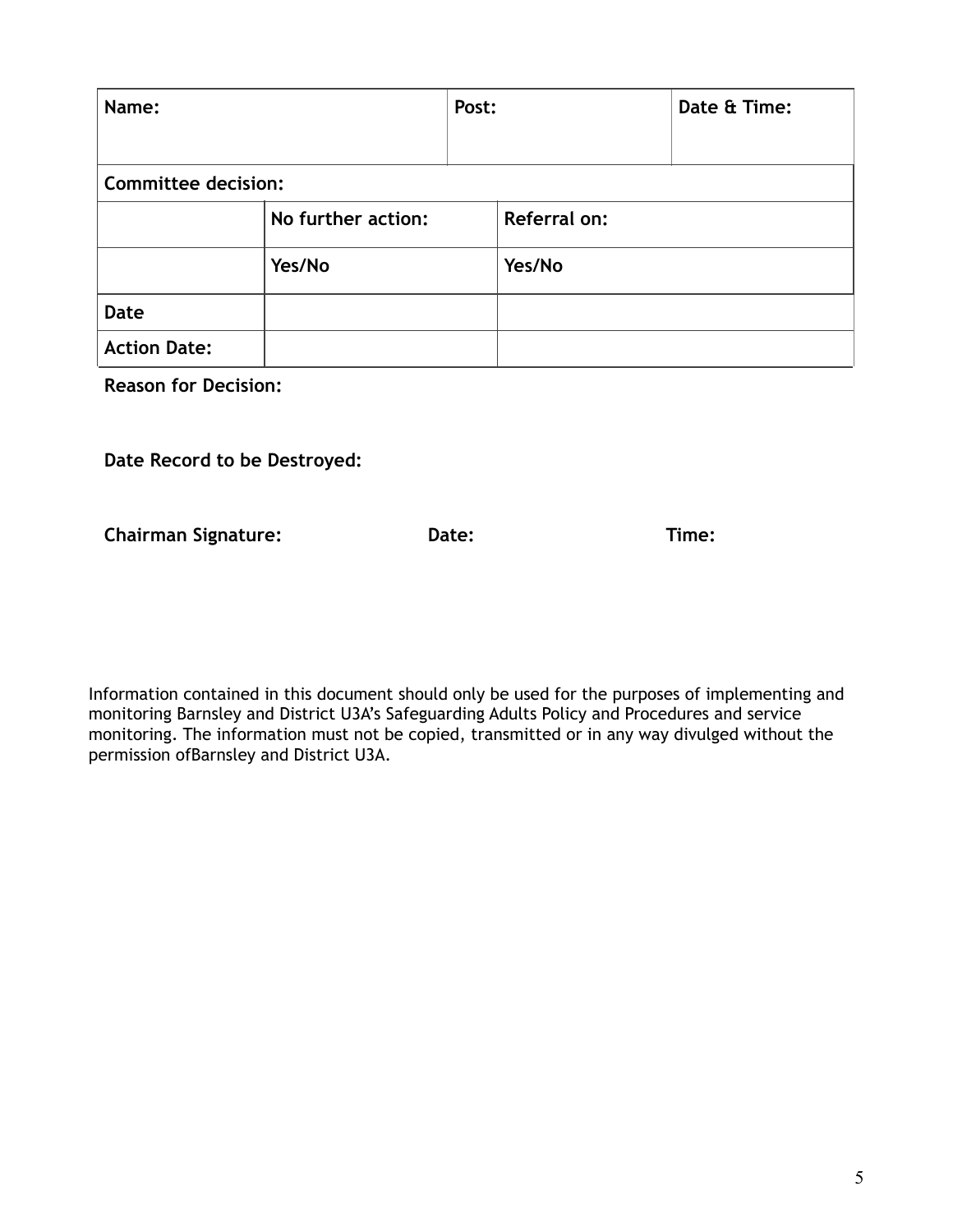# **Appendix 2**

**Contact details for the members of the Barnsley and District U3A Executive Committee:** 

| Surname, First name      | Tel number | Mobile<br>number | <b>Email address</b> |
|--------------------------|------------|------------------|----------------------|
| See BU3A Contact<br>List |            |                  |                      |
|                          |            |                  |                      |
|                          |            |                  |                      |
|                          |            |                  |                      |
|                          |            |                  |                      |
|                          |            |                  |                      |
|                          |            |                  |                      |
|                          |            |                  |                      |
|                          |            |                  |                      |
|                          |            |                  |                      |
|                          |            |                  |                      |

## **Amendments to contact details for the members of the Barnsley and District U3A Executive Committee:**

**Committee details will normally change after an AGM and the above committee roles are those held by the current Executive Committee.** 

**on**  $dd/mm/year$  **by Name Committee role** 

 *(Print name)*

 $Signature:$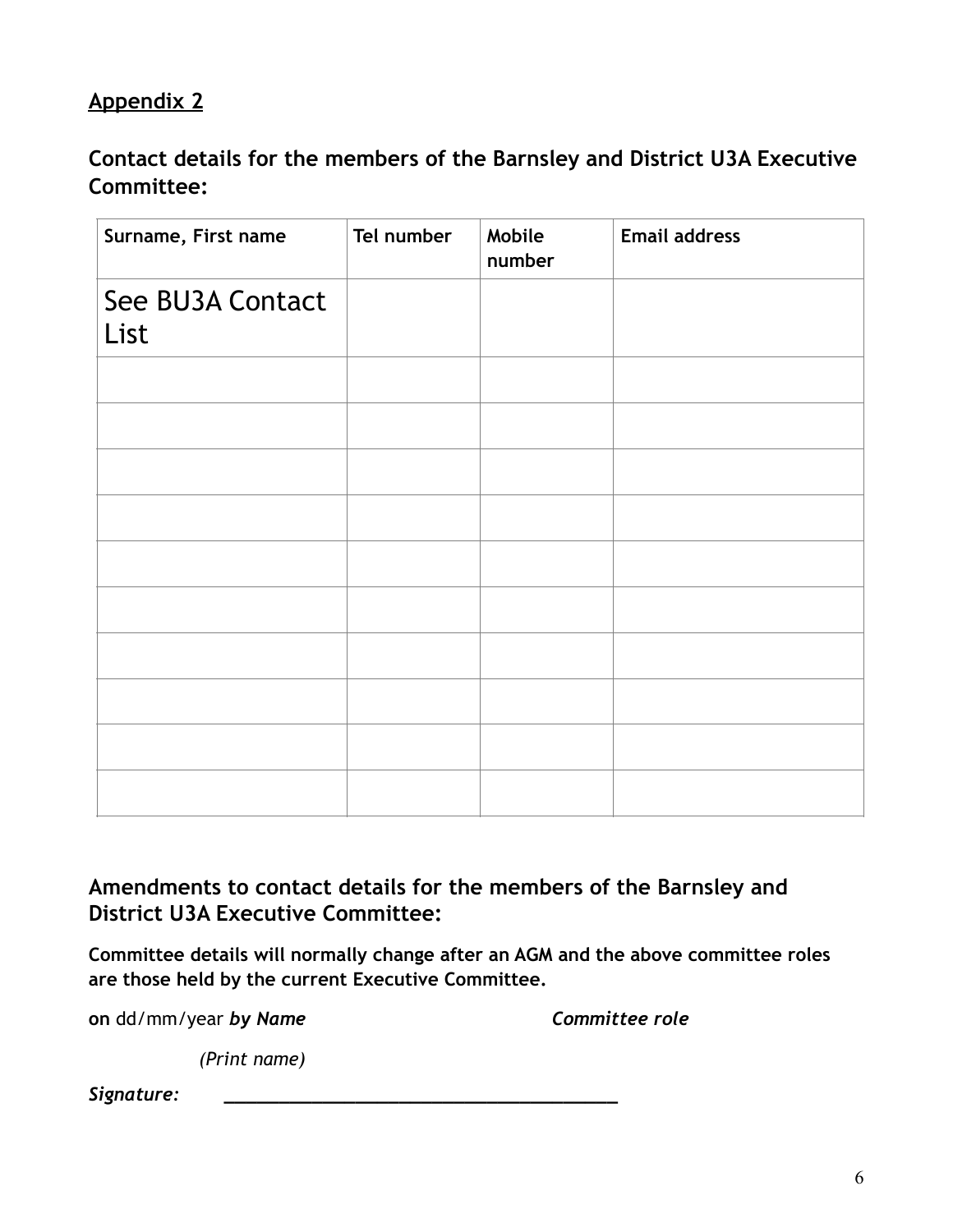# **Appendix 3**

### **If someone discloses abuse to you:**

**Do:** 

- Stay calm and try not to show shock or disbelief
- Listen carefully to what they are saying
- Be sympathetic (I'm sorry that this has happened to you')
- Be aware of the possibility that medical evidence might be needed
- Tell the person that:

They did the right thing to tell you You are treating the information seriously. It was not their fault You are going to inform the appropriate person You/ will take steps to protect and support them

• Record and report the disclosure in line with the Procedure

## **Do Not:**

- Press the person for more details; this will be done at a later date
- Stop someone who is freely recalling significant events (Don't say 'hold on, we'll come back to that later'; they may not tell you or anybody else again)
- Do not promise to keep secrets; you cannot keep this kind of information to yourself
- Make promises you cannot keep (Such as 'This will never happen to you again')
- Contact the alleged abuser
- Be judgemental
- Pass on the information other than to those with a legitimate 'need-to-know' under this Policy and Procedure

## **In your record of the disclosure:**

You should aim to:

- Note what people actually said, using their own words and phrases
- Describe the circumstances in which the disclosure came about
- Note the setting and anyone else who was there at the time of the abuse or the disclosure
- Separate factual information from your own and others opinions
- Use pen or biro with black ink so that the report can be photocopied if needed

And be aware that your report may be required later as part of a legal action or disciplinary procedure.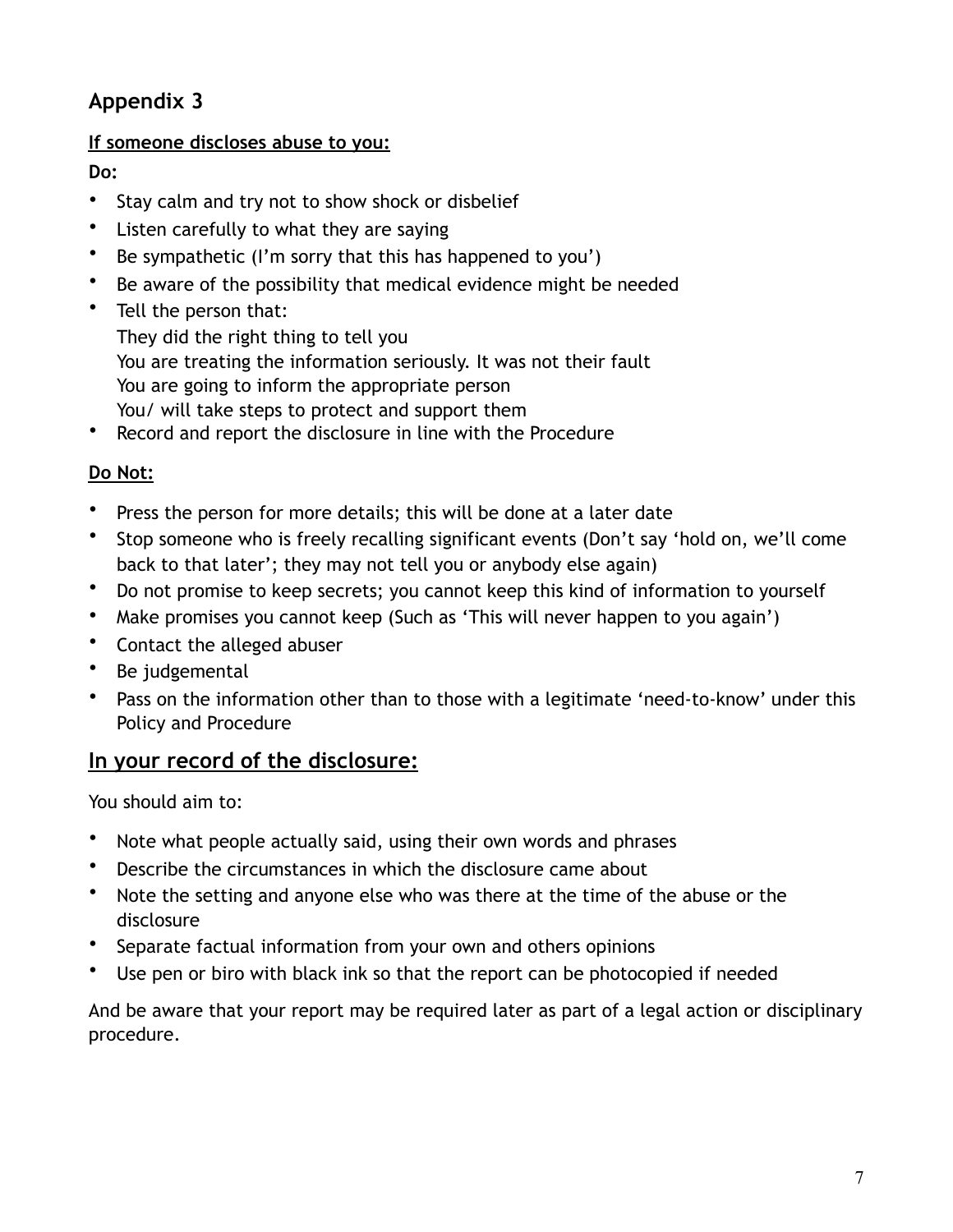# **Appendix 4 Key Definitions:**

#### 1. *Adult at risk*:

is any person, who is over 18 years of age and who has need for care and support, is experiencing, or is at risk of abuse or neglect, and as a result of those needs is unable to protect himself or herself against the abuse or neglect or risk of it.

#### 2. *Abuse*:

is the "violation of a person's human and civil rights by any other person(s). It may be a single or repeated act(s), physical verbal, psychological, sexual, institutional, discriminatory or financial, an act of neglect or failure to act"

#### 3. *Types of abuse***:**

- a) *Physical abuse* including assault, hitting, slapping, pushing, misuse of medication, restraint or inappropriate physical sanctions.
- b) *Domestic violence* including psychological, physical, sexual, financial, emotional abuse; so called 'honour' based violence.
- c) *Sexual abuse* including rape, indecent exposure, sexual harassment, inappropriate looking or touching, sexual teasing or innuendo, sexual photography, subjection to pornography or witnessing sexual acts, indecent exposure and sexual assault or sexual acts to which the adult has not consented or was pressured into consenting.
- d) *Psychological abuse* including emotional abuse, threats of harm or abandonment, deprivation of contact, humiliation, blaming, controlling, intimidation, coercion, harassment, verbal abuse, cyber bullying, isolation or unreasonable and unjustified withdrawal of services or supportive networks.
- e) *Financial or material abuse* including theft, fraud, internet scamming, coercion in relation to an adult's financial affairs or arrangements, including in connection with wills, property, inheritance or financial transactions, or the misuse or misappropriation of property, possessions or benefits.
- f) *Modern slavery* encompasses slavery, human trafficking, forced labour and domestic servitude. Traffickers and slave masters use whatever means they have at their disposal to coerce, deceive and force individuals into a life of abuse, servitude and inhumane treatment.
- g) *Discriminatory abuse* including forms of harassment, slurs or similar treatment; because of race, gender and gender identity, age, disability, sexual orientation or religion.
- h) *Organisational abuse* including neglect and poor care practice within an institution or specific care setting such as a hospital or care home, for example, or in relation to care provided in one's own home. This may range from one off incidents to on-going illtreatment. It can be through neglect or poor professional practice as a result of the structure, policies, processes and practices within an organisation.
- i) *Neglect and acts of omission* including ignoring medical, emotional or physical care needs, failure to provide access to appropriate health, care and support or educational services, the withholding of the necessities of life, such as medication, adequate nutrition and heating
- j) *Self-neglect* this covers a wide range of behaviour neglecting to care for one's personal hygiene, health or surroundings and includes behaviour such as hoarding.